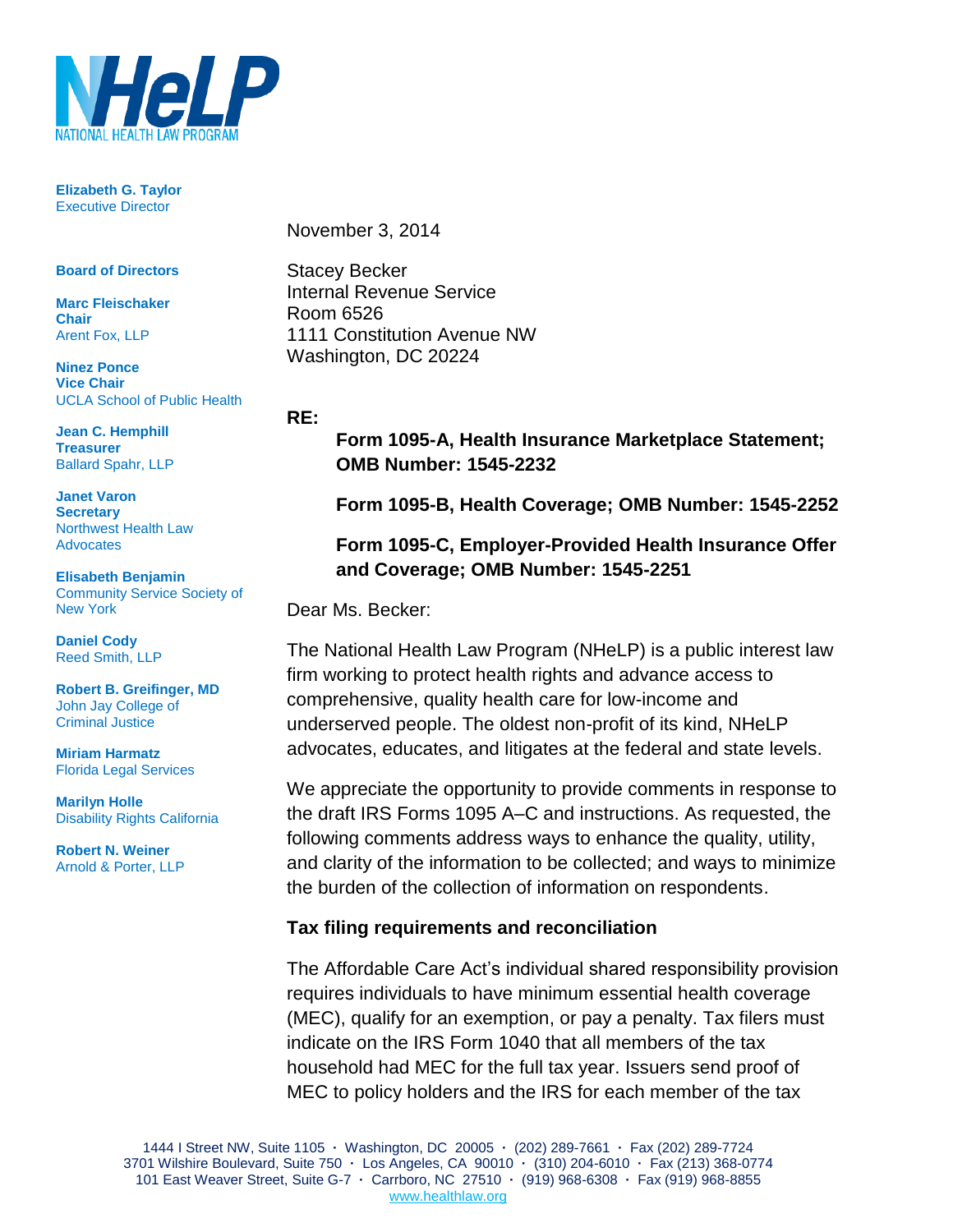household. In addition, recipients of Advance Premium Tax Credits (APTCs) are required to reconcile overpayments or underpayments at the time of tax filing.

NHeLP recognizes the unique challenges presented by the ACA's tax filing and reconciliation requirements. However, we have concerns and questions regarding how the forms and filing processes will be operationalized.

# **When and how to use these forms**

IRS Forms 1095 A-C all document MEC, but are used in different ways. We are concerned that these reporting forms and processes may be confusing to tax filers, particularly in the 2014 tax year when not all forms will be issued.

- IRS Form 1095-A is issued by Marketplaces and documents MEC obtained through the Marketplace, as well as APTC payment amounts. The information provided in IRS Form 1095-A must be reported in the reconciliation IRS Form 8962 beginning in tax year 2014.
- IRS Form 1095-B is issued by health insurers for plans sold outside the Marketplace and other coverage entities, including government sponsored programs such as Medicaid, as well as employer sponsored coverage. IRS Form 1095-B provides proof of MEC. However, IRS Form 1095-B may not be issued by all health coverage entities for the 2014 tax year, and tax filers are not required to attach this form to their 2014 federal income tax returns.
- IRS Form 1095-C documents large employer coverage and affordability. The IRS does not require employers to issue this form until the 2015 tax year.

Tax filers would greatly benefit from more detailed instructions on when and how to use these forms. Instructions with examples should explain to tax filers which forms will be issued in the 2014 tax year; identify the forms that contain information, such as APTC amounts, that must be reported at tax filing and reconciliation; and indicate which forms should be retained by the tax filer, but need not be submitted with the tax return.

We also recommend that IRS produce a low-literacy, consumer-tested document that includes a combined explanation of the reconciliation process and relevant forms. This should be linked to in each of the instructions of Form 1095 A-C and also provided independently to consumers prior to the receipt of these forms. Such a document would explain and outline the entire process and the role of each of these forms. This is particularly important this year when not all issuers will be issuing all the forms, consumers may receive IRS Form 1095-A but not 1095-B and question whether a form is missing or how to document coverage outside the Marketplace. But even in future years, providing an overview of the entire process and scope of forms that consumers may need to file and forms that should be retained would be helpful to elucidate the "big

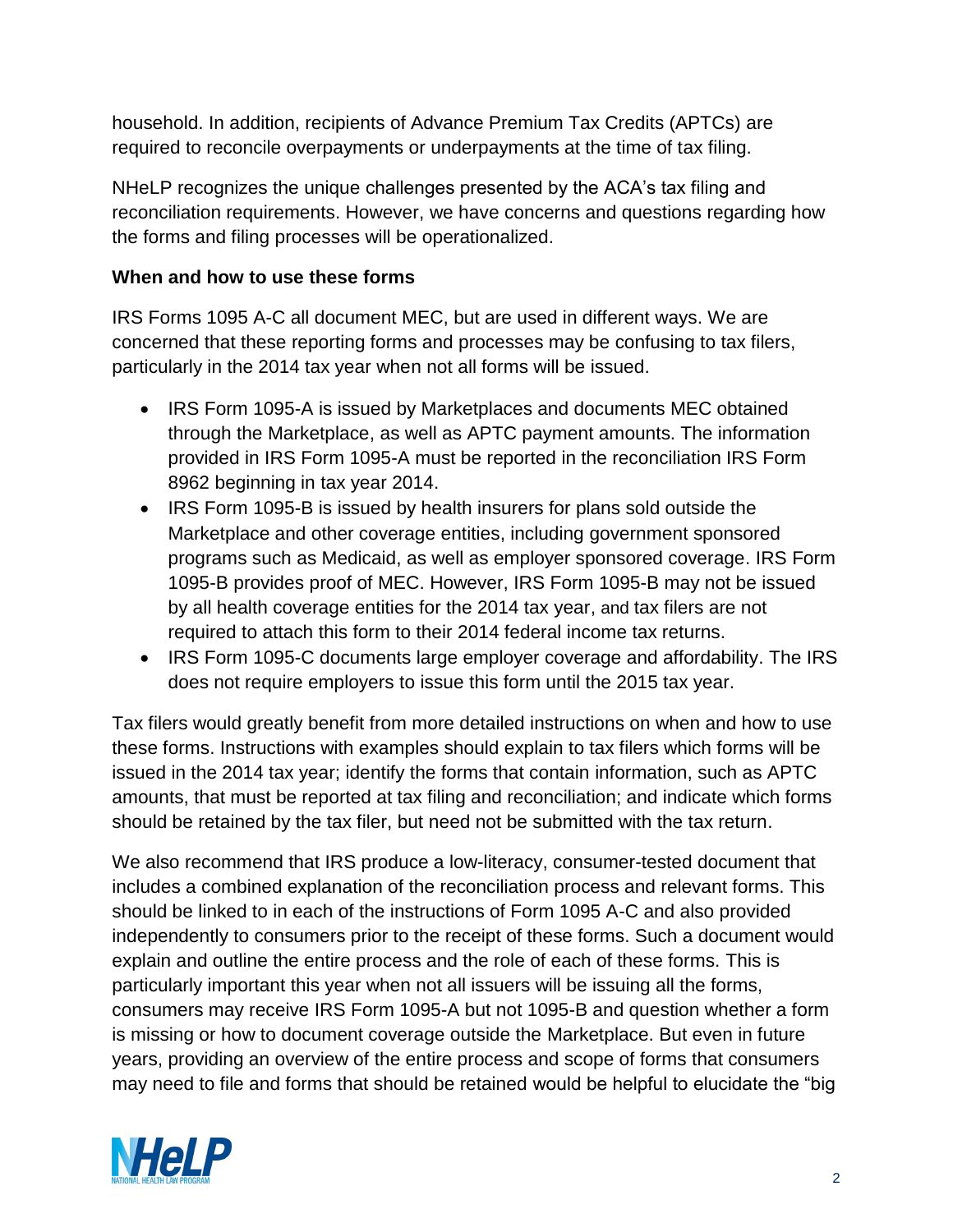picture" of reconciliation rather than receiving piecemeal information depending on the form a consumer receives.

## **Mixed coverage households**

The instructions should also explain that a tax filer may receive multiple IRS Forms 1095-B and 1095-C for an individual household member if that individual received health coverage from more than one source during the tax year. Tax filers may be required to manage multiple forms to document MEC or exemptions for each member of the tax household. Individual household members may have different forms of coverage (e.g., parents with Marketplace coverage, children enrolled in Medicaid or CHIP), or may be otherwise eligible for an exemption. Some individuals may have coverage for part of the year and an exemption for part of the year. In addition, a single household member may have multiple sources of health coverage during the course of the year (e.g. Medicaid for six months and Marketplace or ESI coverage for six months).

Tax filers would greatly benefit from clear and detailed instructions that include common household scenarios illustrating mixed and complex coverage and reporting requirements.

The following example shows a typical mixed coverage household that could be included in the instructions:

*Mike and Amy are married and filing jointly, and receive APTCs through the health insurance Marketplace. Their two children, Tony and Tina, are enrolled in CHIP.*

*The Marketplace sends them an IRS Form 1095-A showing they had MEC for Mike and Amy, and the APTC amounts for each month of the previous tax year. The state CHIP agency sends them an IRS Form 1095-B documenting that their children Tony and Tina had MEC for the previous tax year.*

*Mike and Amy should indicate on their IRS Form 1040 that all members of the tax household had full-year health coverage.*

*Mike and Amy should take the information reported on the IRS Form 1095-A to complete an IRS Form 8962 to reconcile APTCs. They should retain a copy of the IRS Form 1095-B in the event they need to prove the children had MEC during the previous tax year.*

The following is an example of a household with more complex health coverage:

*Mike and Amy are married. Mike receives employer sponsored coverage for six months, and APTCs from the Marketplace for six months. Amy receives* 

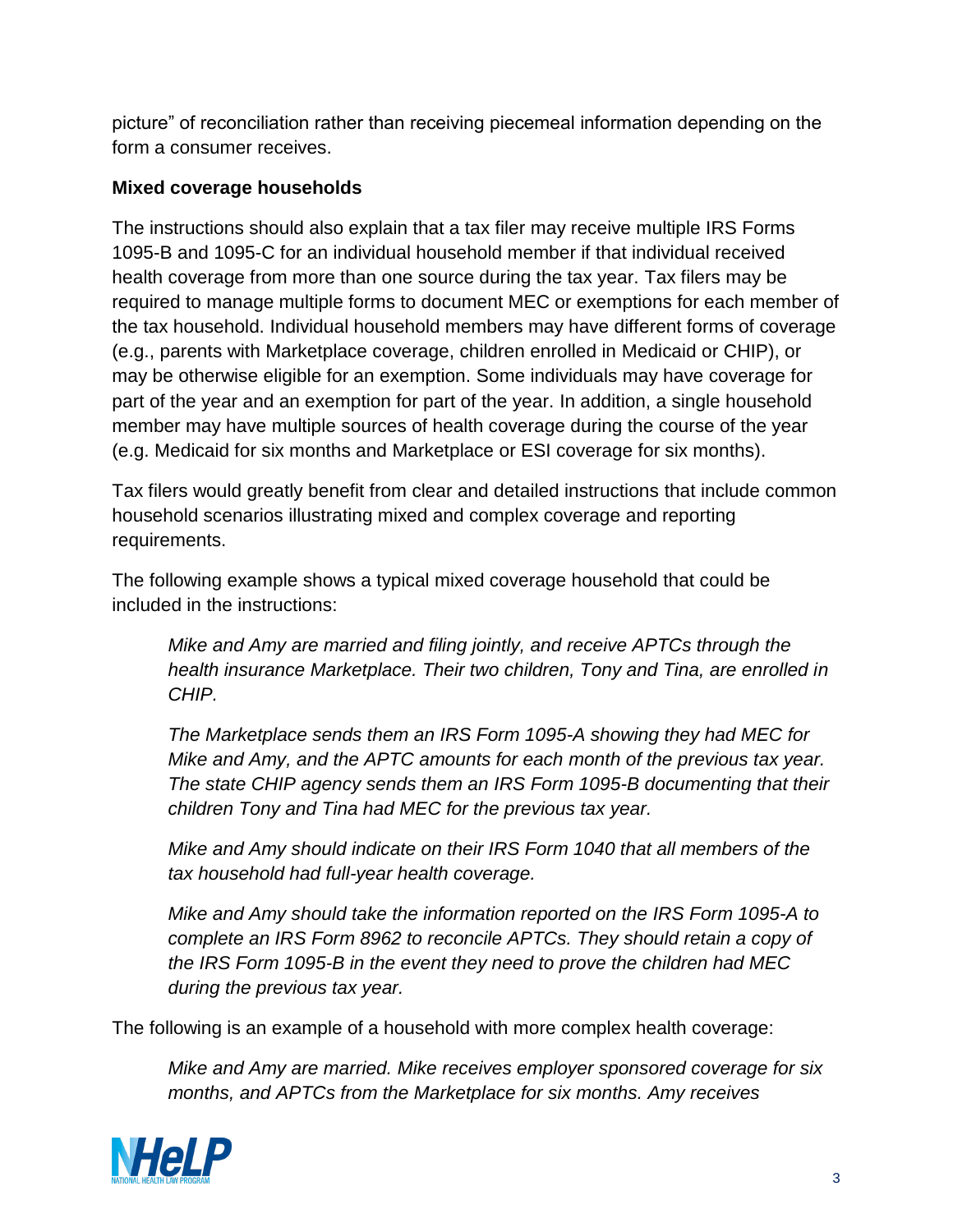*coverage from Mike's employer plan six months, and coverage through Medicaid for six months. Their child Tina received coverage from Mike's employer plan for six months, and is enrolled in CHIP for six months. Their child Tony is enrolled in Medicaid for the full year.*

*The Marketplace sends an IRS Form 1095-A showing that Mike had Marketplace coverage for six months with APTCs. Mike's employer plan sends an IRS Form 1095-B showing that Mike, Amy, and Tina had MEC for six months. The state's separate CHIP agency sends an IRS Form 1095-B showing that Tina had MEC for six months. The state Medicaid agency sends an IRS Form 1095-B showing that Amy had MEC for six months and Tony had MEC for the full year.*

*Mike and Amy should indicate on their IRS Form 1040 that all members of the tax household had full-year health coverage.*

*Mike and Amy should take the information reported on the IRS Form 1095-A to complete an IRS Form 8962 to reconcile APTCs. They should retain copies of the IRS Form 1095-A and all three IRS 1095-B forms in the event they need to prove MEC during the previous tax year.*

Scenarios with mixed-coverage households can get even more complex when claiming exemptions and addressing coverage gaps that could result in penalties. We therefore urge the IRS to provide examples in the instructions to better assist tax filers in understanding the ACA reporting and reconciliation requirements.

### **Complex MAGI households**

One feature of Modified Adjusted Gross Income (MAGI) not adequately reflected in the proposed IRS forms is that the tax household and the health coverage household are not necessarily the same. The Proposed IRS Forms 1095 B and C documenting MEC are provided to the "policy holder" and "covered individuals." However, the policy holder is not necessarily the tax filer.

For example, a divorced couple with two children can agree that the ex-husband claims the children as tax dependents, and that the ex-wife provides the children health insurance through her employer sponsored health plan. IRS Forms 1095 B and C are used to show the health coverage for the policy holder and covered individuals. However, to demonstrate that his tax dependents have MEC, the ex-husband will need to obtain from his ex-wife either an IRS Form 1095-B or IRS Form 1095-C to include in his tax filing to avoid a penalty.

In addition, under MAGI rules dependent relatives who are "neither the spouse nor the child" of the tax filer are in their own households for Medicaid eligibility determinations. The tax filer who claims the relative as a dependent needs documentation that the

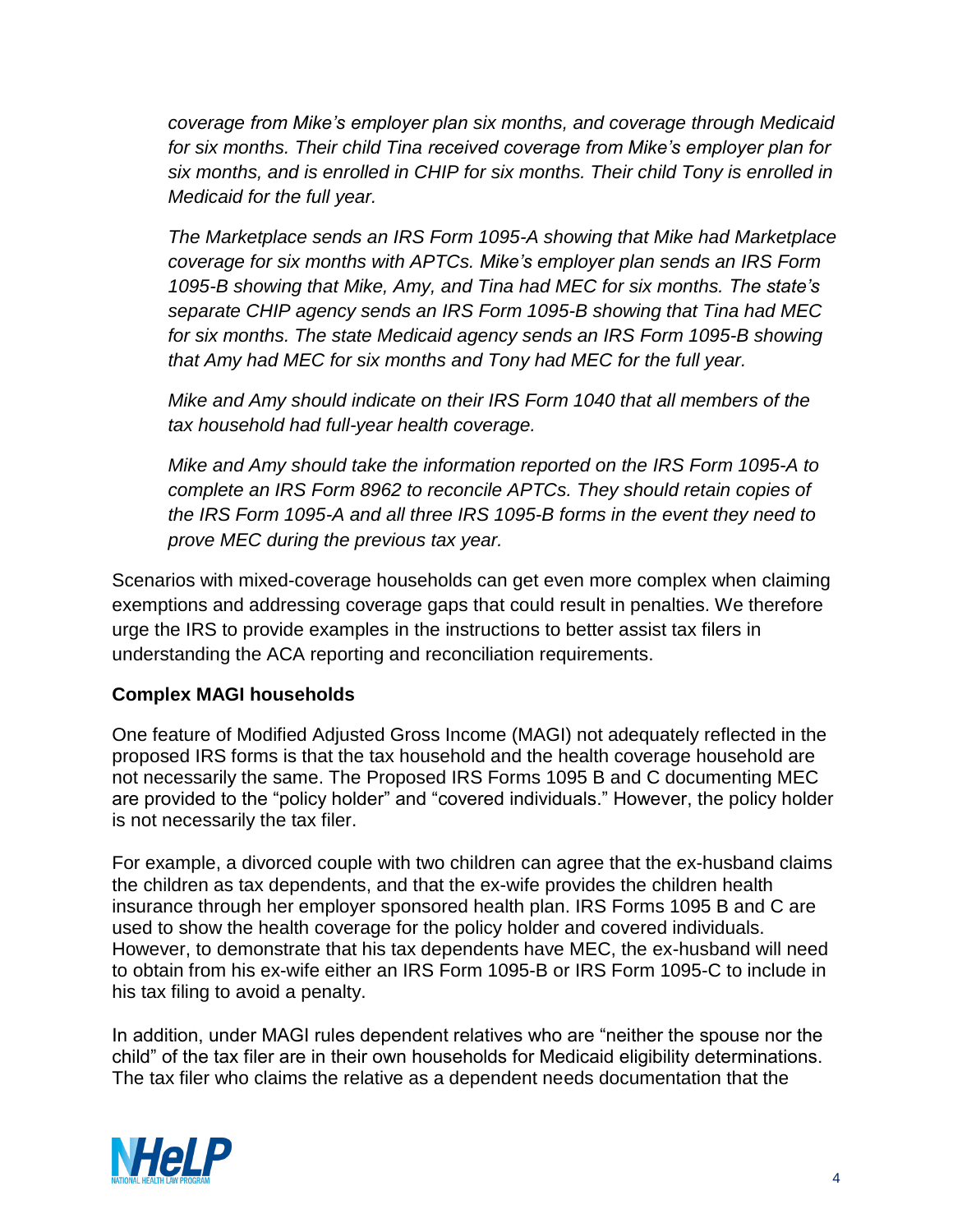dependent has MEC. However, IRS Forms 1095 B and C will be sent to the dependent relative, not the tax filer.

The instructions for the forms urge form recipients to cooperate:

*As the recipient of this Form 1095-C, you should provide a copy to any family members covered under a self-insured employer-sponsored plan listed in Part III if they request it for their records.*

*As the recipient of this Form 1095-B, you should provide a copy to individuals covered under the policy if they request it for their records.*

While we appreciate these instructions, it is not clear from the proposed forms or instructions exactly how these needed forms will be provided to tax filers who cannot otherwise obtain them, for example, if the recipient is uncooperative in providing them to the tax filer. Tax filers, policy holders, and covered individuals need assurances and processes in place that ensure the prompt reporting of MEC that does not rely on the beneficence of an ex-spouse.

We recommend the IRS permit tax filers to access IRS Forms 1095 B and C where the coverage household differs from the tax household. According to IRS' Internal Revenue Manual (IRM) 21.6.3.4.2.16.4.1, Form 1095-A data belonging to another taxpayer may be disclosed to the taxpayer that is required to reconcile the APTC. This policy should also extend to IRS Forms 1095 B and C. Since completed IRS Forms 1095 B and C must be transmitted to the IRS, tax filers should be able to obtain these forms directly from the IRS by supplying the dependents' Social Security or tax identification numbers.

# **Streamlining and simplifying ACA-related tax filing**

We encourage the IRS to develop a streamlined system for the increasing number of persons who file their federal income taxes electronically. The information contained IRS Forms 1095 A-C documenting MEC and reconciling APTCs should be easily accessible and importable through online filing. The ACA's single streamlined application provides a useful model, auto-populating forms based upon information provided and using existing electronic data sources to the maximum extent possible.

Although the promise of the single streamlined application has yet to be fully realized, it offers efficiencies and convenience for consumers. We urge the IRS to work toward a similar, simplified, streamlined process whereby tax filers can demonstrate compliance with the ACA's individual shared responsibility and other requirements without multiple forms and data inputs.